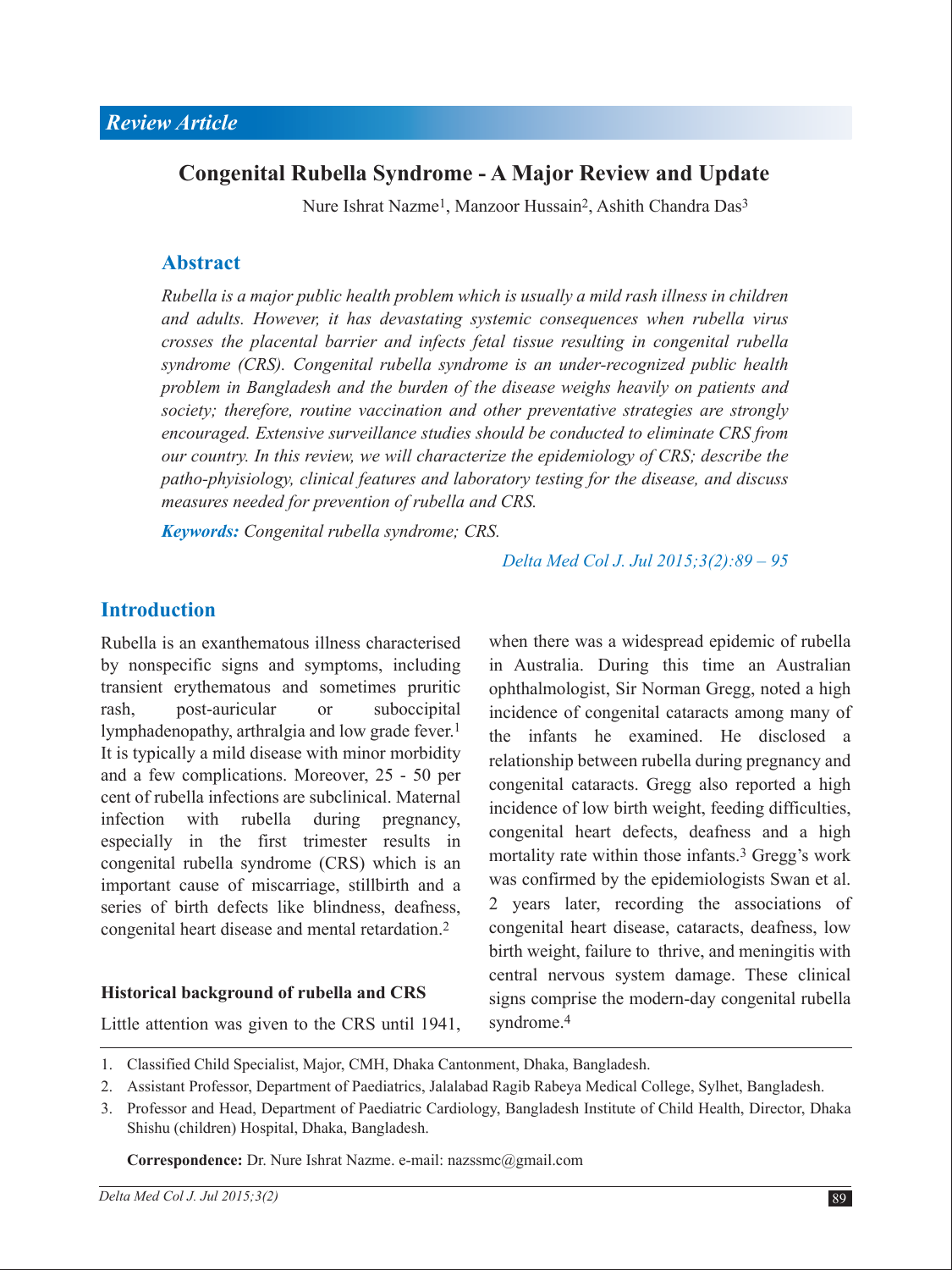#### *Review Article*

Since its discovery, rubella epidemics occur at 6 to 9-year intervals, and major pandemics have occurred every 10 to 30 years.<sup>5</sup> The last major pandemic of 1963 to 1965, infected an estimated 10% of all pregnant women, and 30% of infants from infected mothers. In 1969, the rubella virus was isolated and identified as the specific organism responsible for CRS.6 The first vaccine was licensed in the United States that same year, and since then the reduction in congenital infection from rubella has been dramatic and long standing.7

#### **Epidemiology of CRS**

Rubella is a worldwide disease, with peak age incidence less than 10 years of age, causing 70% to 90% of the adult population to be exposed to rubella and they develop the antibody. Since rubella vaccine licensure in 1969, substantial decline in rubella and CRS have occurred in the United States.8 Currently, in the United States the estimated incidence of CRS is less than 2 per 100,000 live births.<sup>9</sup> Reported cases of CRS in the United Kingdom (UK) declined from about 50 a year 1971-75 to just over 20 a year 1986-90.10 However, rubella outbreaks continue to occur in other parts of the world. The absolute risk of CRS among children born to mothers infected during pregnancy varies greatly depending on the study, ranging from 2.2 per 1,000 live births in Panama, 1.7 in Israel, 1.7 in Jamaica, 1.5 in Singapore, 0.9 in Sri Lanka, 0.7 in Oman, 0.5 in Malaysia and 0.1 in Myanmar.<sup>11-16</sup>

Special surveillance investigations in developing countries in Africa, the Americas, Asia, Eastern Europe and the Eastern Mediterranean have documented incidence rates of CRS ranging from 0.4 to 4.3 per 1,000 live births, which are comparable to and in some cases higher than those seen in industrialized countries in the prevaccine era.16

The current WHO position is that there are more than 100,000 CRS cases occurring every year.2 WHO reported rubella cases in Bangladesh by year 2003-2010 which was 13,464 in 2009 and 13,125 in 2010 and rubella attack rate among antenatal population in Bangladesh is 14.5 in 1000 during pregnancy.<sup>17,18</sup> Rubella is often not notified; consequently, rubella outbreaks can occur without clinical recognition. Thus, the estimated incidence of CRS defects is likely less than the true incidence.19

#### **Pathogenicity**

Rubella is a member of the togaviridae. The virus contains single-stranded RNA. It enters the cell via endocytic pathway. Viral replication continues in localized areas of the nasopharynx and regional lymph nodes for 7-9 days and is followed by viremic spread to multiple sites throughout the body. Incubation period varies from 14-21 days.<sup>20</sup>

The mechanisms by which the rubella virus causes fetal damage are poorly understood. Before the development of the maternal immune response, the virus spreads through the bloodstream and may affect multiple maternal tissues, including the placenta. Examination of damaged tissue suggests at least two possible mechanisms for the rubella cytopathology: a direct cytopathic effect, which may involve rubella virus-induced apoptosis and a virus-induced inhibition of cell division.21

Vascular injury and resulting insufficiency are more important in the pathogenesis of CRS.22 Placental infection that occurs during maternal viraemia, causes focally distributed necrotic areas in the chorionic villae epithelium and in the endothelial cells of its capillaries. These cells seem to be desquamated into the lumen of vessels, suggesting that rubella virus is transported into the fetal circulation as infected endothelial cell emboli, which may result in infection and damage of fetal organs. In general, affected organs are hypoplastic.23

Rubella virus particles may be retained in secluded sites such as the crystalline lens and virus antigens may persist in various target organs with recurrent periods of increased virus production and replication. The rubella virus can be isolated from the cerebrospinal fluid, urine and nasopharyngeal secretions in CRS infants and it may persist for up to 1 year of age in severely affected infants.<sup>24</sup>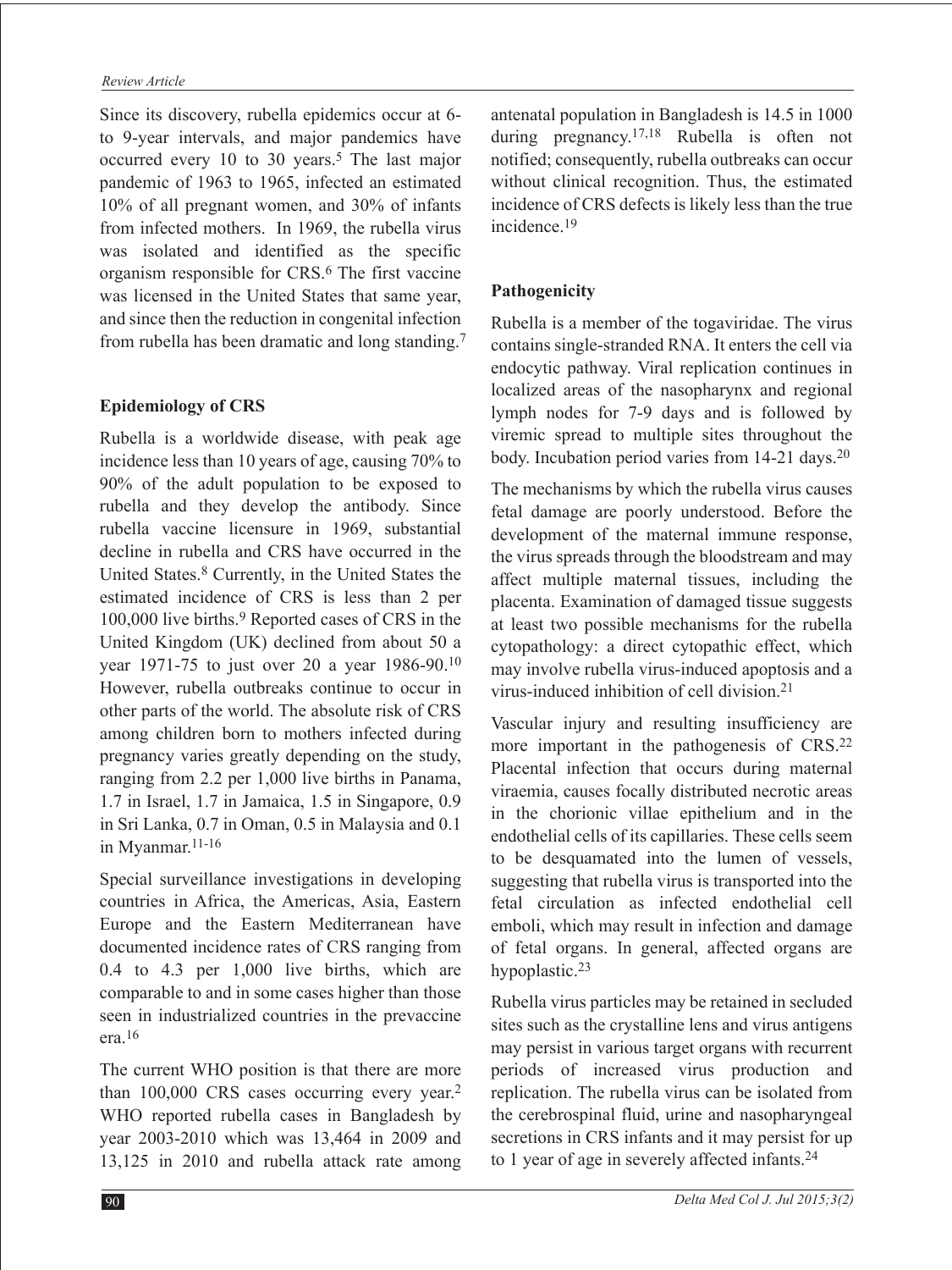#### **Teratogenecity**

The outcome of fetal infection is dependent on the gestational timing of maternal rubella, but fetal infection can occur at any stage of pregnancy. Infection occurring in the first 12 weeks of pregnancy causes congenital rubella infection in 90%, with almost a 100% risk of congenital defects. From 13 to 17 weeks the risk of infection is about 60%, and risk of defects about 50%. From 18 to 24 weeks the risk of infection is about 25%, with hardly any risk of congenital defects.<sup>25</sup> In maternal infection after the first trimester, the frequency and severity of fetal damage decreases strikingly because the fetus is protected by the progressive development of fetal humoral and cell-mediated immune responses and by passive transfer of maternal antibodies.26 Also by this time the important phase of organogenesis is mostly complete.22

## **Host defenses**

During the first trimester, the fetus is incapable of a normal immune response and instead relies on maternal immunoglobulin G (IgG) antibodies transferred from the mother across the placenta. Unfortunately, at this early stage of development, placental transfer appears to be inefficient and fetal blood levels of IgG are only 5% to 10% of those in maternal serum.26

During the second trimester, the fetus starts to produce its own antibodies to launch both a humoral and cytotoxic response to the rubella virus. With the combination of its own antibodies and the continued transferred maternal IgG to the fetus, the fetus can largely protect itself from viral damage, although it is incapable of getting rid of the virus completely.26

The predominant class of fetal antibody produced in the latter half of pregnancy is IgM, although fetal IgG and IgA are also produced. Nevertheless, rubella specific IgG is more abundant overall, due to the combined amounts of both maternal and fetal antibody of this class. As the concentrations of maternal IgG decline following birth, rubella specific IgM will predominate for a period of several months before declining to levels that are

lower than those of the increasing neonatal IgG. Virtually, all congenitally infected infants have detectable IgM during 3-6 months of life; and about one-third have detectable IgM from 6 months to 2 years of age. Over that first several years of life, the amounts of rubella specific IgG can decrease and some children can lose detectable IgG altogether. Low avidity IgG can persist even after disappearance of rubella virus specific  $IgM.<sup>2,27</sup>$ 

#### **Systemic manifestation**

According to a global review of CRS sequelae, among infants with CRS, 60% had hearing impairment, 45% congenital heart disease, 27% microcephaly, 25% cataract, 23% low birth weight, 19% hepatosplenomegaly, 17% purpura, 13% mental retardation, and 10% meningoencephalitis. In addition, hepatitis, myocarditis, bone lesions, dental defects, hypospadias, cryptorchidism, inguinal hernia, interstitial pneumonitis, cerebral calcification, insulin-dependent diabetes, thyroid dysfunction have also been reported.26 Therefore, congenital rubella is a chronic disease capable of producing ongoing vital organ damage throughout life.

The CRS consists of the classic triad of cataracts, sensorineural hearing loss and congenital heart disease.20 The embryo genetic time-table indicates that the most rapid development of heart muscle occurs at much the same time that the inner ear and lens are developing. Therefore damage to the ears and eyes is often accompanied by a variety of heart defects.26

#### **Cardiovascular manifestations**

Cardiac abnormalities are classic findings in infants with CRS with approximate incidence of 65%. The most common cardiovascular lesions are patent ductus arteriosus followed by stenosis of the pulmonary artery and its branches.26,28,29 The next common heart defect is septal defects. However, a wide variety of cardiac malformations may be produced, such as stenosis of aortic valves, Fallot's tetralogy, coarctation of the aorta, tricuspid atresia and transposition of the great vessels and stenosis of other systemic vessels.30,31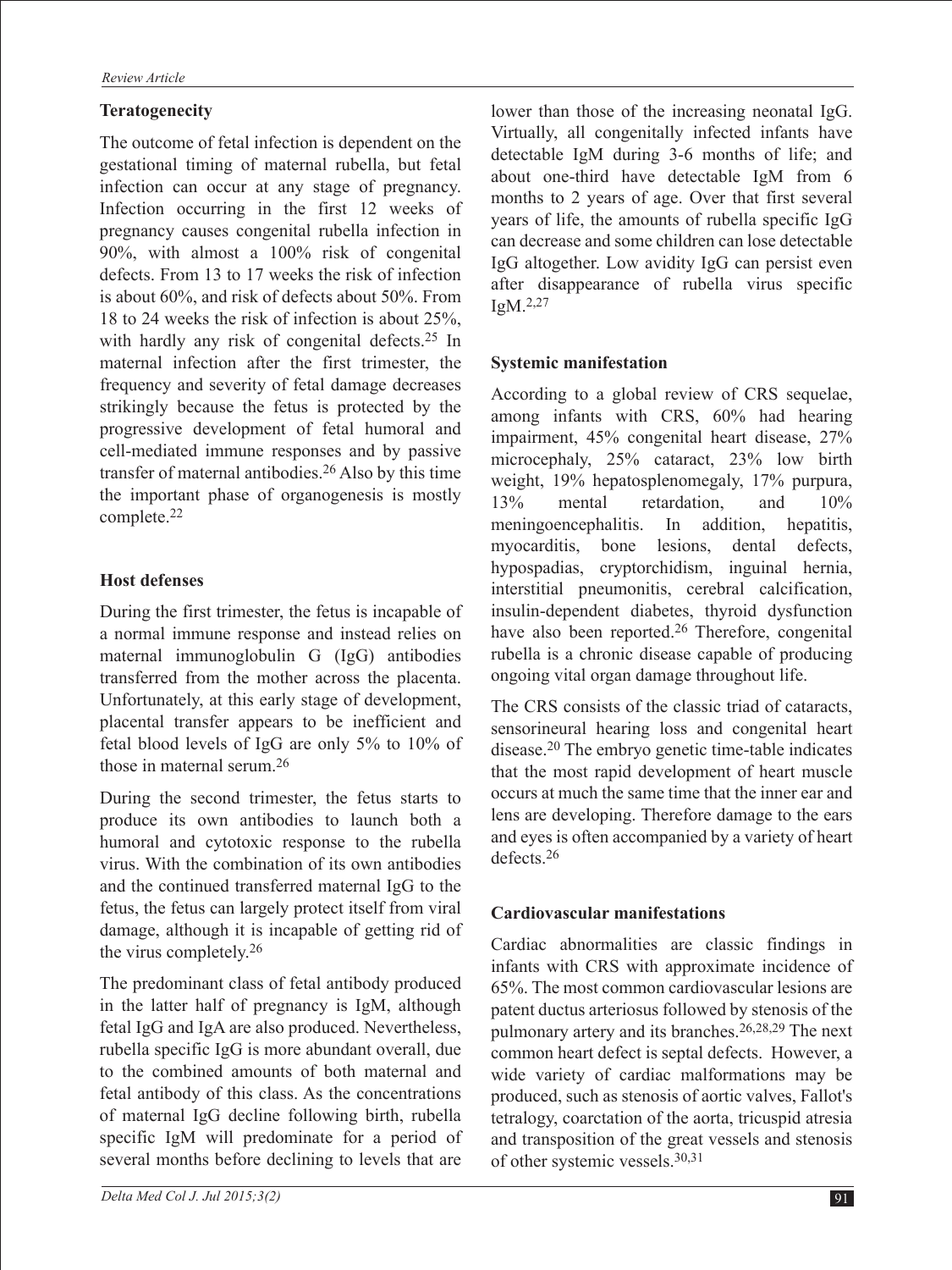#### **Ocular manifestations**

The ocular pathologies most commonly observed with CRS are nuclear cataracts, microphthalmia, and pigmentary retinopathy. Cataract is the most common ocular complication of CRS and often, the cataract is unilateral. Strabismus and nystagmus may also be seen in individuals with CRS.32

## **Hearing defect**

Sensorineural deafness, which can progress after birth, is the most common rubella-associated defect. It is likely that the virus gains access to the inner ear through the blood supply of the stria vascularis. Examination of fetuses and neonates after rubella infection showed damage to the epithelium of the cochlear duct and the stria vascularis.26

#### **Brain damage**

Brain damage only occurs after rubella infection in the first 16 weeks of gestation, causing mild to severe mental retardation with spastic diplegia. Gross structural malformations are rare; instead, there is ischemic damage and variable microcephaly. Persistence of the virus in the cerebrospinal fluid may be associated with meningoencephalitis and cerebral vasculitis postnatally.26

#### **Fetal growth inhibition**

A constant feature of CRS is fetal growth retardation, perhaps due to reduced or slower cell division in infected cells.26

#### **Laboratory diagnosis**

Diagnostic tests used to confirm CRS include serologic assays and isolation of the virus.

#### **Virus isolation**

Rubella virus can be isolated from nasal, blood, throat, urine, and cerebrospinal fluid specimens from rubella and CRS cases (best results come from throat swabs). Infants with CRS should be considered infectious until 2 cultures of clinical specimens obtained 1 month apart are negative for rubella virus. Virus can be isolated by reverse transcription polymerase chain reaction (RT- PCR, real-time RT-PCR) and molecular typing.33

## **Serologic testing**

The widely available serologic tests for laboratory confirmation of CRS infections are Enzyme Linked Immunosorbent Assay (ELISA) and Immunofluorescent Antibody (IFA) assay.33

## **Prenatal diagnosis**

Detection of rubella virus RNA, protein in chorionic villus sampling and amniotic fluid has been currently demonstrated for prenatal diagnosis.34

#### **Treatment**

There is no specific antiviral therapy. Patients with congenital rubella require supportive care not only in the neonatal period but also throughout life for such permanent impairments as deafness and heart defect. Interferon and amantadine have been used in individual cases of CRS. Again isoprinosine has been administered with indeterminate results to patients with progressive rubella panencephalitis but has no apparent therapeutic benefit.<sup>20</sup> Early diagnosis of CRS facilitates early intervention for specific disabilities like hearing impairment and congenital heart disease.33

#### **Preventing transmission from infants with CRS**

Infants with CRS can shed the virus for prolonged periods of time, up to 1 year of age or longer in some cases. Persons having contact with infants with CRS should be immune to rubella. Infants with CRS should be placed in contact isolation. These precautions should be enforced during any admission before the first birthday, unless two cultures of throat and urine specimens obtained 1 month apart are negative for virus after age 3 months.<sup>35</sup>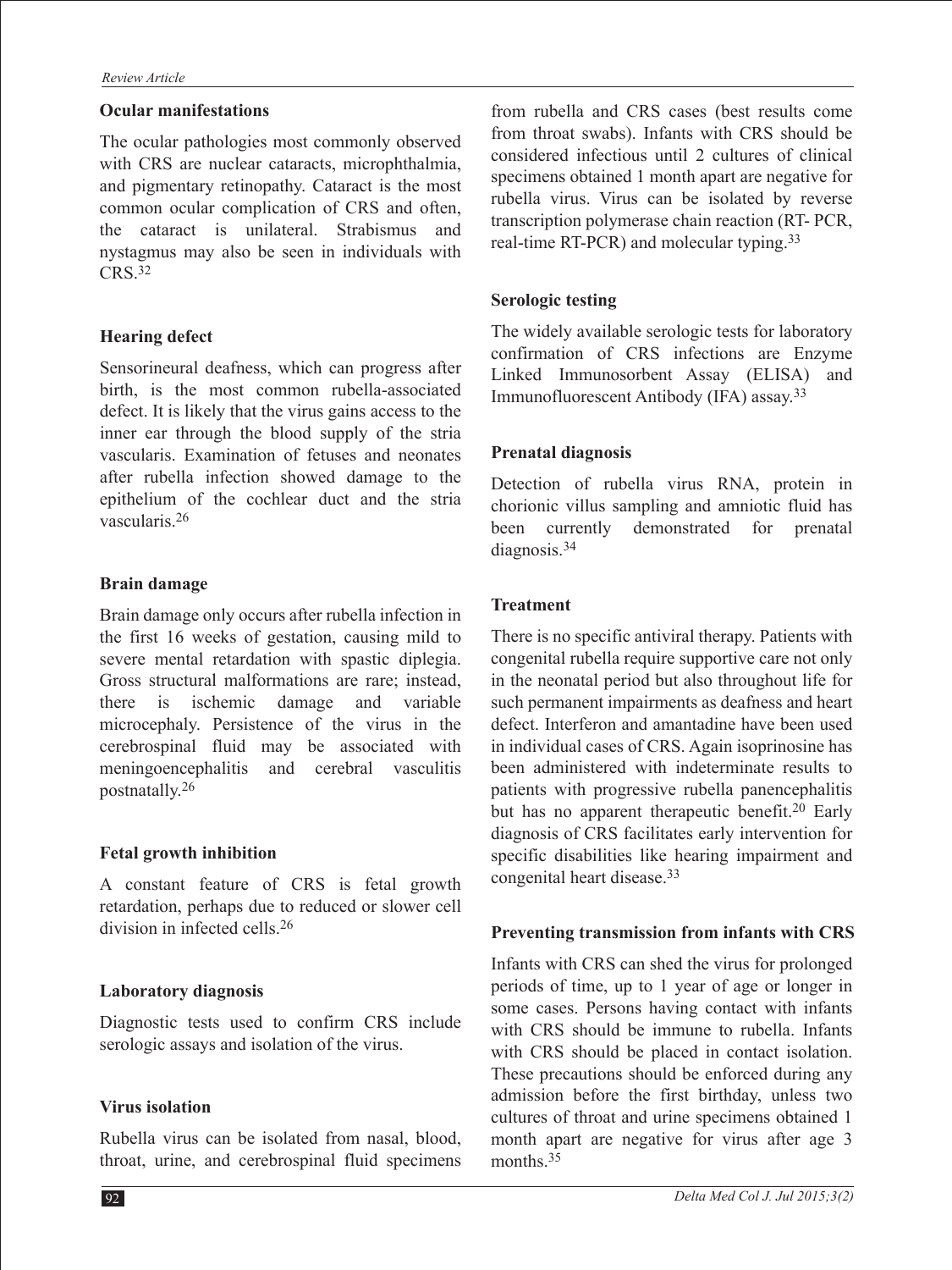#### **Immunization**

The World Health Organization (WHO) has advocated the use of rubella vaccines in many countries recognizing the fact that CRS is a cause of preventable morbidity. The universal immunization of infants with vaccination of adolescent girls and adult women is the most effective approach to eliminate rubella and CRS.36 Rubella vaccine was introduced nationwide in 130 countries by the end of 2011, up from 83 countries in 1996.37 The recommended vaccine is a live attenuated viral rubella vaccine - given by the intramuscular or subcutaneous route as monovalent, MR (measles-rubella) or MMR (mumps-measles-rubella).38

The WHO established goals to eliminate rubella and CRS in the WHO Region of the Americas by 2010 and the WHO European Region by 2015. Sustained vaccination strategy enabled America to decrease rubella cases by 98%, from 1998 to 2006. Consequently, the CRS incidence had also decreased worldwide.39 Bangladesh officially launched measles-rubella (MR) vaccine on 26th September, 2012 as part of its routine immunisation programme to prevent rubella infections. The vaccine is being introduced in place of the only-measles vaccine to children aged 9 months. A second-dose of measles vaccine is recommended for children at any time between 15 and 18 months of age. Girls aged 15 will get the vaccine when they turn up at the Expanded Programme on Immunisation (EPI)'s outreaches for the first dose of tetanus (TT).40

# **Surveillance**

In addition to appropriate vaccination with good coverage, adequate surveillance of CRS is needed to ensure continued control. Surveillance data are used to identify groups of persons or areas in which disease control efforts (such as immunization) can reduce disease incidence and to evaluate the effectiveness of disease prevention programmes and policies.

In 2009, out of 193 WHO member states, 123 states were reporting CRS and a total of 165 CRS cases were reported.36 While surveillance data on CRS from most developed countries is available, statistics from most developing countries including Bangladesh is lacking.

#### **Recommendations**

CRS is a preventable disease. Prompt detection of CRS can further reduce CRS related childhood mortality and morbidity. Therefore, general practitioners, neonatologists, paediatricians and health workers must be aware to identify the CRS cases and should refer to specialized institutes as early as possible. Women who contract rubella while pregnant should be monitored for birth outcome, and a rubella-specific IgM antibody test should be performed on the infant after birth. Surveillance for CRS should be implemented. Pediatric specialized centres caring for children with mental retardation, congenital heart defects, congenital deafness and hearing impairment, congenital cataracts, and growth retardation may be a source of surveillance.34

# **Conclusion**

Congenital rubella syndrome is a devastating condition that has multiple consequences for any society, both medical and financial. To date, preventative strategies have made large differences, but there is still much more work to be done. To eliminate CRS and to reduce CRS related morbidities, it is crucial to ensure mass immunization, monitor the magnitude of the disease and arrange rehabilitative services.

# **References**

- 1. Burchett SK. Viral Infections. In: Cloherty JP, Eichenwald EC, Stark AR, editors. Manual of Neonatal Care. 5th ed. Philadelphia: Lippincott Williams and Wilkins; 2004. p.282-85.
- Robertson SE, Featherstone DA, Gacic-Dobo M, 2. Hersh BS. Rubella and Congenital Rubella Syndrome: Global Update. Rev Pam Salud Publica. 2003;14(5):306-15.
- Klein JO, Remington JS. Current Concepts of Infections of the Fetus and Newborn Infant. In: 3.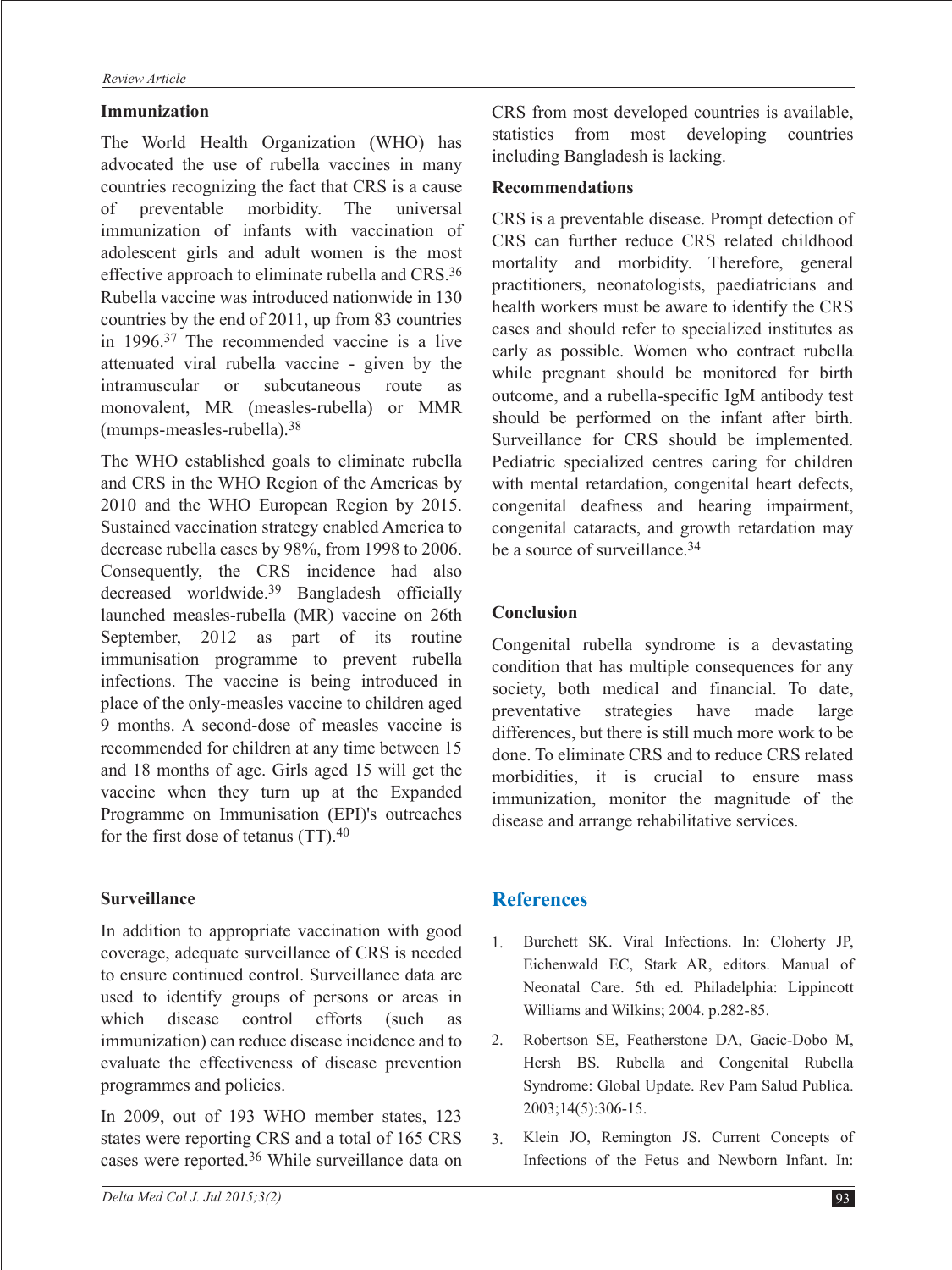Remington JS, Klein JO, editors. Infectious Disease of the Fetus and Newborn Infant. Philadelphia: Saunders; 1995. p.1-19.

- O'Neill JF. The Ocular Manifestations of Congenital 4. Infection: A Study of the Early Effect and Long-Term Outcome of Maternally Transmitted Rubella and Toxoplasmosis. Trans Am Ophthalmol Soc. 1998;96:813-79.
- Freij BJ, Sever JL. Chronic Infections. In: Avery 5. GB, Fletcher MA, Macdonvld MG, editors. Neonatology: Pathophysiology and Management of the Newborn. Philadelphia: Lippincott; 1994. p.1029-82.
- Robert S, Duszak OD. Congenital Rubella Syndrome - Major Review. Optometry. 2009;80:36-43. 6.
- Rakowsky A, Sever JL. Rubella (German measles). 7. In: Gorbach SL, Barlett JG, Blacklow NR, editors. Infectious Diseases. Philadelphia: Saunders; 1998. p.1301-11.
- Achievements in Public Health: Elimination of Rubella and Congenital Rubella Syndrome - United States, 1969-2004, Centers for Disease Control and Prevention (CDC). MMWR. 2005;54(11):279-82. 8.
- Lindergren ML, Fehrs LJ. Hadler SC. Update: Rubella and Congenital Rubella Syndrome, 1980-1990. Epidemiol Rev. 1991;13:341-48. 9.
- 10. Tookey P. Rubella in England, Scotland and Wales. Euro Surveill. 2004;9(4):21-22.
- 11. Arnold JK. Ocular Manifestations of Congenital Rubella. Curr Opin Ophthal. 1995;6:45-50.
- 12. Chua KB, Lam SK, Hooi PS, Chua BH, Lim CT. Retrospective Review of Serologic Rubella Activity in University Hospital Kuala Lumpur. Med J Malaysia. 2000;55(3):299-303.
- 13. Juma AH. Infantile Rubella Cataract in Oman. Medical Newsletter (Oman). 1988;6(1):27-28.
- Guanasekera DP, Guanasekera PC. Rubella 14. Immunization-Learning from Developed Countries. Lancet. 1996;347:1694-95.
- 15. Kyaw ZT, Win MO, Thein TM, Than NS, Aye MH, Khin MA, et al. Active Surveillance for Congenital Rubella Syndrome in Yangon, Myanmar. Bull World Health Organ. 2006;84:12-20.
- 16. Banatvala JE. Rubella Could Do Better. Lancet. 1998;358:849-50.
- 17. Diorditsa S. Who Global Measles and Rubella Management Meeting Progress and Challenges in Bangladesh. WHO HQ Measles Cases in Bangladesh by Year 2003-2010; 2011 March 15-17; Geneva: 2011 [cited 2013 Jun 03]. Available from: http://www.measlesrubellainitiative.org/wpcontent/uploads.
- 18. Imam H, Yasmin M, Ahsan CR, Nessa J. Pregnant Women in and around Dhaka City: are Their Children at Risk of Developing Congenital Rubella Syndrome? Indian Journal of Microbiology. 2010;50(4):443-48.
- 19. Sadighi J, Eftekhar H, Mohammad K. Congenital Rubella Syndrome in Iran. BMC Infectious Diseases. 2005;5:44.
- 20. Hussain M N. Congenital Rubella Syndrome. Professional Med J. 2006;13(1):11-16.
- 21. Lee JY, Boden DS. Rubella Virus Replication and Links to Teratogenicity. Clin Microbiol Rev. 2000;13(4):571-87.
- 22. Miller E, Cradock-Watson JE, Pollock TM. Consequences of Confirmed Maternal Rubella at Successive Stages of Pregnancy. Lancet. 1982;2:781-84.
- Banatvala JE, Bron DW. Congenital Rubella 23. Syndrome as a Systemic Infection. Studies of Affected Infants Born in Philadelphia, U.S.A. Lancet. 2004;363:1127-37.
- 24. Frij BJ, South MA, Sever JL. Maternal Rubella and the Congenital Rubella Syndrome. Clin Perinatol. 1988;15:247-57.
- 25. Deka D. Diagnosis of Acute Rubella Infection during Pregnancy. J Obstet Gynaecol India. 2006;56(1):44-46.
- Webster WS. Teratogen Update: Congenital 26. Rubella. Teratology. 1998;58:13-23.
- 27. Corcoran C, Hardie DR. Serologic Diagnosis of Congenital Rubella: A Cautionary Tale. Pediatr Infect Dis J. 2005;24(3):286-87.
- 28. Zimmerman L, Reef SE. Incidence of Congenital Rubella Syndrome at a Hospital Serving a Predominantly Hispanic Population, El Paso, Texas. Pediatrics. 2001;107:11-14.